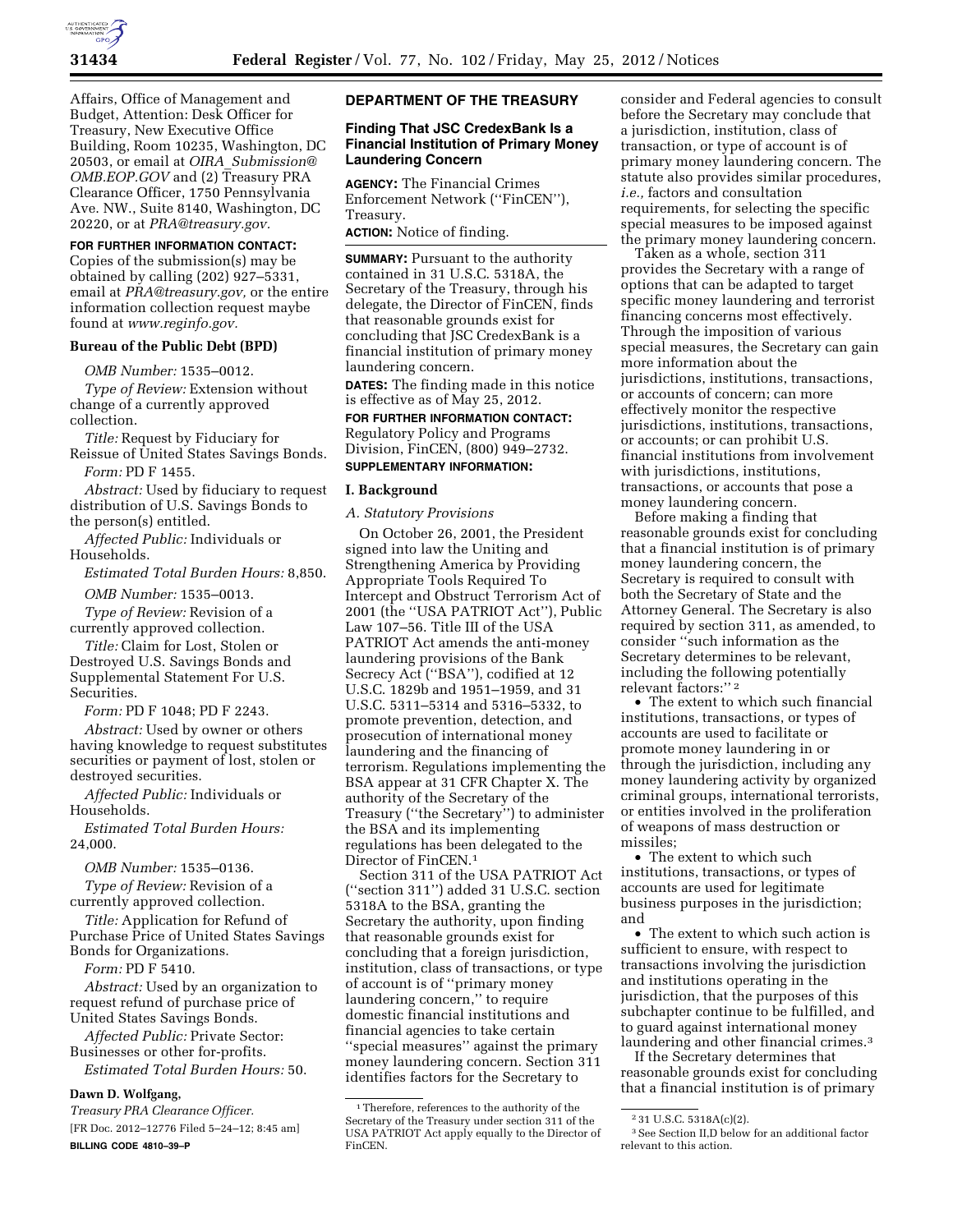money laundering concern, the Secretary is authorized to impose one or more of the special measures in section 311 to address the specific money laundering risks. Section 311 provides a range of special measures that can be imposed individually, jointly, in any combination, and in any sequence.4 Before imposing special measures, the statute requires the Secretary to consult with appropriate federal agencies and other interested parties 5 and to consider the following specific factors:

• Whether similar action has been or is being taken by other nations or multilateral groups;

• Whether the imposition of any particular special measures would create a significant competitive disadvantage, including any undue cost or burden associated with compliance, for financial institutions organized or licensed in the United States;

• The extent to which the action or the timing of the action would have a significant adverse systemic impact on the international payment, clearance, and settlement system, or on legitimate business activities involving the particular jurisdiction; and

• The effect of the action on the United States national security and foreign policy.

## *B. JSC (''Joint Stock Company'') CredexBank*

JSC CredexBank (''Credex'') is a depository institution located and licensed in the Republic of Belarus that primarily services corporate entities.6 Originally established on September 27, 2001, as Nordic Investment Bank Corporation by Ximex Executive Limited (''Ximex''),7 8 the bank changed

5Section 5318A(a)(4)(A) requires the Secretary to consult with the Chairman of the Board of Governors of the Federal Reserve System, any other appropriate Federal banking agency, the Secretary of State, the Securities and Exchange Commission (''SEC''), the Commodity Futures Trading Commission (''CFTC''), the National Credit Union Administration (''NCUA''), and, in the sole discretion of the Secretary, ''such other agencies and interested parties as the Secretary may find to be appropriate.'' The consultation process must also include the Attorney General if the Secretary is considering prohibiting or imposing conditions on domestic financial institutions opening or maintaining correspondent account relationships with the targeted entity.

<sup>6</sup> Bankers Almanac (2012).

7 ''Belarus on a Roll,'' Business New Europe, July 22, 2009 (*[http://www.bne.eu/story1701/](http://www.bne.eu/story1701/Belarus_on_a_roll) [Belarus](http://www.bne.eu/story1701/Belarus_on_a_roll)*\_*on*\_*a*\_*roll*).

its name to Northern Investment Bank on April 5, 2006, and then to the current name of JSC CredexBank on February 12, 2007. Credex is 96.82% owned by Vicpart Holding SA, based in Fribourg, Switzerland.9 With 169 employees 10 and a total capitalization of approximately  $$19$  million,<sup>11</sup> the bank currently ranks as the 22nd largest in total assets among 31 commercial banks in Belarus.12 Credex has six domestic branches and one representative office in the Czech Republic.13 While the majority of its correspondent banking relationships are with domestic banks, Credex maintains numerous correspondent relationships with Russian banks, and also single correspondent relationships in Latvia, Germany, and Austria.14 According to available public information, Credex does not have any direct U.S. correspondent relationships.15

## *C. Belarus*

The concentration of power in the hands of the Presidency and the lack of a system of checks and balances among the various branches of government are the greatest hindrances to the rule of law and transparency of governance in Belarus.16 In particular, economic decision-making is highly concentrated within the top levels of government, and financial institutions have little autonomy.17

Under Belarusian law, most government transactions and those sanctioned by the President are exempt from reporting requirements.18 This is particularly worrisome given welldocumented cases of public corruption in Belarus,19 which has led the United

9 *Id.* CredexBank's Web site lists Vipcart's ownership as 98.82%. *See* ''Business Card,'' CredexBank Web site (*[http://en.credexbank.by/](http://en.credexbank.by/bank/general/businesscard/)* 

<sup>10</sup> Bankers Almanac (2012[\).](http://en.credexbank.by/bank/general/businesscard/) <sup>11</sup> *Id.* 

12National Bank of the Republic of Belarus, Information on Banks Functioning in the Republic of Belarus and Their Branches, as of January 20, 2012 (*<http:www.nbrb.by/engl/system/banks.asp>*). 13 *Id.* 

14 *Id. See also* ''International settlements,'' CredexBank (*[http://www.en.credexbank.by/entities/](http://www.en.credexbank.by/entities/settlements/) [settlements/](http://www.en.credexbank.by/entities/settlements/)*). 15 *Id.* 

16 ''2011 International Narcotics Control Strategy Report (INCSR)—Volume II Money Laundering and Financial Crimes Country Database,'' May 20, 2011. (*[http://www.state.gov/documents/organization/](http://www.state.gov/documents/organization/164239.pdf) [164239.pdf](http://www.state.gov/documents/organization/164239.pdf)*), pp. 45–47.

18 ''2010 and 2011 International Narcotics Control Strategy Reports (INCSR)—Volume II Money Laundering and Financial Crimes Country Database,'' March 1, 2010 and May 2011, respectively. (*[http://www.state.gov/documents/](http://www.state.gov/documents/organization/141643.pdf)  [organization/141643.pdf](http://www.state.gov/documents/organization/141643.pdf)*), p. 48.

19 *Id.* For other example of public corruption in Belarus, *see also* Transparency International's 2011

States Government (''USG'') in recent years to take action to protect the U.S. financial system from abuse by the Belarusian government. In 2006, the President signed Executive Order (''E.O.'') 13405, which blocks the property and interests in property of Belarusian President Alexander Lukashenko and nine other individuals listed in the Annex, as well as authorizing subsequent designations of other individuals and entities determined to be responsible for or to have participated in public corruption, human rights abuses, or political oppression.20 Pursuant to this E.O., the U.S. Department of the Treasury (''Treasury'') in November 2007 designated the state petrochemical conglomerate, Belneftekhim, for being controlled by President Lukashenko.21 Separately, Treasury in April 2006 issued an advisory highlighting abuse and theft of public resources by senior Belarusian regime elements, including senior executives in state-owned enterprises.22 Furthermore, in April 2004, Treasury identified Infobank, Minsk (later renamed PJSC Trustbank) as a primary money laundering concern under section 311 for laundering funds for the former Iraqi regime of Saddam Hussein.23 At the time of that action,

Corruption Perception Index (*[http://](http://archive.transparency.org/content/download/64426/1030807)  [archive.transparency.org/content/download/64426/](http://archive.transparency.org/content/download/64426/1030807) [1030807](http://archive.transparency.org/content/download/64426/1030807)*). Belarus ranked 143 out of 182 countries, with 1 being least corrupt.

20 ''Treasury Targets Lukashenko-controlled Petrochemical Conglomerate,'' U.S. Department of the Treasury, 11/13/2007 (*[http://www.treasury.gov/](http://www.treasury.gov/press-center/press-releases/pages/hp676.aspx)  [press-center/press-releases/pages/hp676.aspx.](http://www.treasury.gov/press-center/press-releases/pages/hp676.aspx)*); INCSR (2011), p. 46. In June 2006, President Bush issued Executive Order 13405, ''Blocking Property of Certain Persons Undermining Democratic Processes or Institutions in Belarus'' (*[http://](http://www.gpo.gov/fdsys/pkg/FR-2006-06-20/pdf/06-5592.pdf) [www.gpo.gov/fdsys/pkg/FR-2006-06-20/pdf/06-](http://www.gpo.gov/fdsys/pkg/FR-2006-06-20/pdf/06-5592.pdf) [5592.pdf](http://www.gpo.gov/fdsys/pkg/FR-2006-06-20/pdf/06-5592.pdf)*). E.O. 13405 blocks the property and interests in property of the ten individuals listed in the Annex to the E.O. and individuals or entities determined, *inter alia,* to be responsible for, or to have participated in, actions or policies that undermine democratic processes or institutions in Belarus; to be responsible for, or have participated in, human rights abuses related to political oppression in Belarus; to be senior-level officials, family members of such officials, or persons closely linked to such officials, who are responsible for, or have engaged in public corruption related to Belarus. To date, there are 16 individuals and 9 entities listed on OFAC's Specially Designated Nationals and Blocked Persons (SDN) List as blocked under the Belarus sanctions program.

22 ''FinCEN Advisory: Guidance to Financial Institutions on the Provision of Financial Services to Belarusian Senior Regime Elements Engaged in Illicit Activities,'' April 10, 2006 (*[http://](http://www.fincen.gov/statutes_regs/guidance/pdf/advisory_belarus040706.pdf) [www.fincen.gov/statutes](http://www.fincen.gov/statutes_regs/guidance/pdf/advisory_belarus040706.pdf)*\_*regs/guidance/pdf/ advisory*\_*[belarus040706.pdf](http://www.fincen.gov/statutes_regs/guidance/pdf/advisory_belarus040706.pdf)*).

23 ''Imposition of Special Measure Against Infobank as a Financial Institution of Primary Money Laundering Concern, Notice of Proposed Rulemaking,'' **Federal Register**/Vol. 69, No. 163, August 24, 2004. Moreover, a publicly available Continued

<sup>4</sup>Available special measures include requiring: (1) Recordkeeping and reporting of certain financial transactions; (2) collection of information relating to beneficial ownership; (3) collection of information relating to certain payable-through accounts; (4) collection of information relating to certain correspondent accounts; and (5) prohibition or conditions on the opening or maintaining of correspondent or payable-through accounts. 31 U.S.C.  $5318A(b)(1) - (5)$ .

<sup>8</sup>Bankers Almanac (2012).

<sup>17</sup> *Id.* 

<sup>21</sup> *Id.*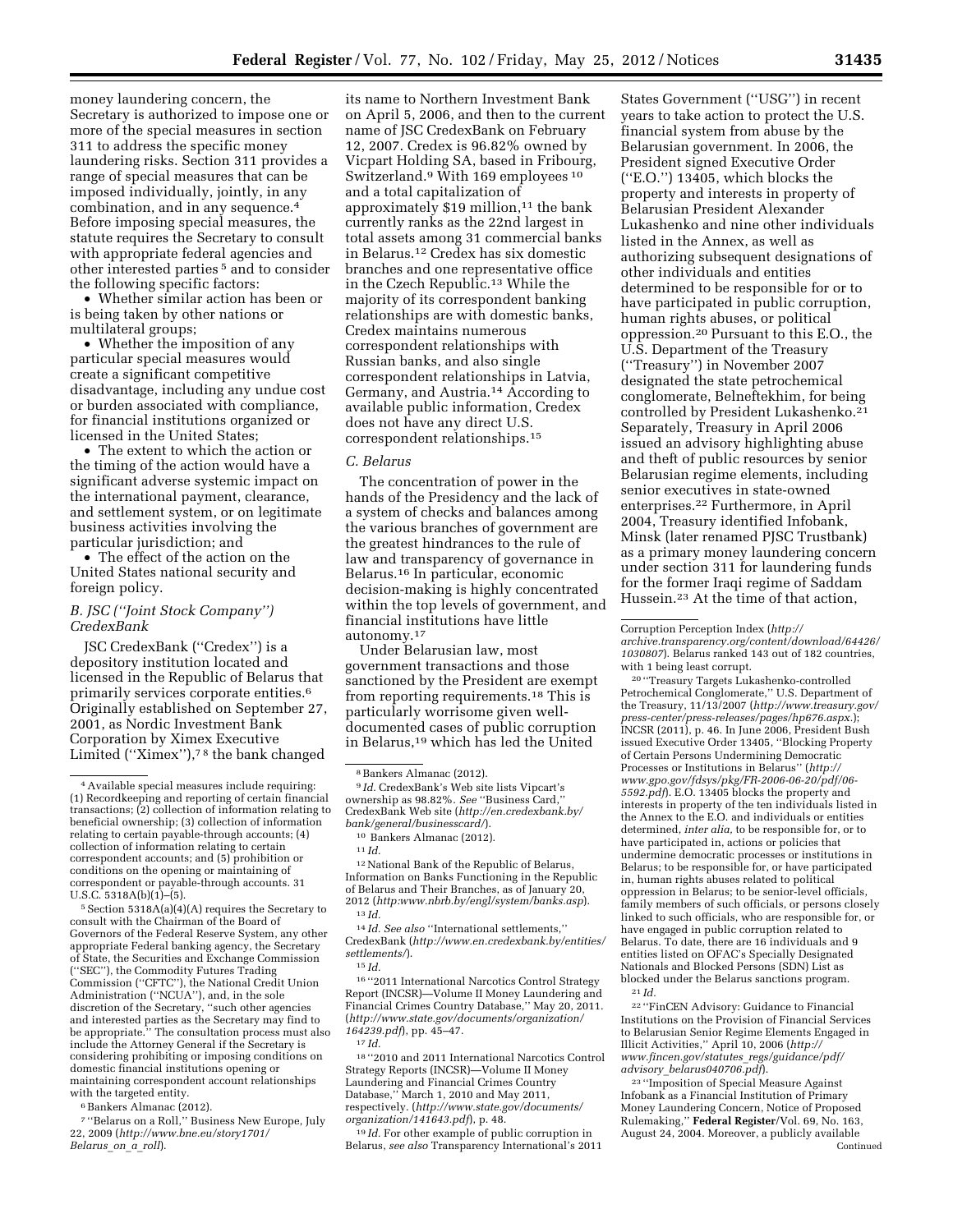Infobank was widely reported to be a bank specializing in financial transactions related to arms exports, including procuring and financing weapons and military equipment for several nations deemed by the United States to be State Sponsors of Terrorism.24

Since January 2011, in response to the repression of democratic activists following fraudulent presidential elections in Belarus, the European Union (''EU'') has imposed a series of increasingly stiff sanctions against Belarus, including a travel ban and assets freeze extending to some 200 Belarusian officials and an assets freeze of three companies closely associated with President Lukashenko.25 Most recently, on March 23, 2012, the EU reinforced restrictive measures against the Belarusian government by adding 12 individuals and 29 entities to the sanctions list for their role in supporting the regime.26

#### **II. Analysis of Factors**

Based upon a review and analysis of the administrative record in this matter, consultations with relevant Federal agencies and departments, and after consideration of the factors enumerated in section 311, the Director of FinCEN has determined that reasonable grounds exist for concluding that Credex is a financial institution of primary money laundering concern. In addition to the bank's location in a high risk jurisdiction, FinCEN has reason to believe that Credex (1) has engaged in high volumes of transactions that are indicative of money laundering on behalf of shell corporations; and (2) has a history of ownership by shell corporations 27 whose own lack of

25 ''Council Conclusions on Belarus,'' January 31, 2011, (*[http://www.consilium.europa.eu/uedocs/](http://www.consilium.europa.eu/uedocs/cms_data/docs/pressdata/EN/foraff/119038.pdf) cms*\_*[data/docs/pressdata/EN/foraff/119038.pdf](http://www.consilium.europa.eu/uedocs/cms_data/docs/pressdata/EN/foraff/119038.pdf)*).

26Press Release: ''Council Reinforces Restrictive Measures against Belarusian Regime,'' Council of The European Union, March 23, 2012, (*[http://](http://www.consilium.europa.eu/uedocs/cms_Data/docs/pressdata/EN/foraff/129230.pdf)  [www.consilium.europa.eu/uedocs/cms](http://www.consilium.europa.eu/uedocs/cms_Data/docs/pressdata/EN/foraff/129230.pdf)*\_*Data/docs/ [pressdata/EN/foraff/129230.pdf](http://www.consilium.europa.eu/uedocs/cms_Data/docs/pressdata/EN/foraff/129230.pdf)*). Since 2004, the EU has imposed sanctions against Belarus that include a travel ban and asset freeze on President Alexander Lukashenko and other Belarusian officials. For details on EU's restrictive measures against the Belarusian regime, *see* ''Factsheet: The European Union and Belarus'', March 23, 2012, (*[http://www.consilium.europa.eu/uedocs/](http://www.consilium.europa.eu/uedocs/cms_Data/docs/pressdata/EN/foraff/129232.pdf)  cms*\_*[Data/docs/pressdata/EN/foraff/129232.pdf](http://www.consilium.europa.eu/uedocs/cms_Data/docs/pressdata/EN/foraff/129232.pdf)*).

27The term ''shell corporation,'' as used herein, refers to non-publicly traded corporations, limited liability companies (LLCs), and trusts that typically have no physical presence (other than a mailing address) and generate little to no independent economic value. As noted in the 2005 U.S. Money Laundering Threat Assessment, shell corporations have become common tools for money laundering and other financial crimes, primarily because they

transparency contributes to considerable uncertainty surrounding Credex's beneficial ownership. Taken as a whole, the lack of transparency associated with Credex indicates a high degree of money laundering risk and vulnerability to other financial crimes. The factors relevant to this finding are detailed below:

## *A. The Extent to Which Credex Has Been Used To Facilitate or Promote Money Laundering in or Through the Jurisdiction*

Information made available to the USG shows that since 2006, Credex has engaged in highly questionable patterns of financial transactions that are indicative of money laundering. Such activity includes: high volumes of transactions involving foreign shell corporations incorporated and operating in high risk jurisdictions; disproportionate and evasive transactional behavior; and nested account 28 activity.

The facts surrounding these transactions are consistent with typical ''red flags'' regarding shell company activity identified in most banking standards, including wire transfer volumes that are extremely large in proportion to the asset size of the bank; transacting businesses sharing the same address, providing only a registered agent's address, or having other address inconsistencies; and frequent involvement of multiple jurisdictions or beneficiaries located in higher-risk offshore financial centers.29

For example, large-dollar transactions originated from multiple shell corporations located at shared formation

28Nested accounts occur when a foreign financial institution gains access to the U.S. financial system by operating through a U.S. correspondent account belonging to another foreign financial institution. Thus, these third-party financial institutions can effectively gain anonymous access to the U.S. financial system. *See* ''Correspondent Accounts (Foreign)—Overview,'' Federal Financial Institutions Examination Council Bank Secrecy Act Anti-Money Laundering Examination Manual, (''FFIEC Manual'') (*[http://www.ffiec.gov/](http://www.ffiec.gov/bsa_aml_infobase/pages_manual/OLM_047.htm) bsa*\_*aml*\_*[infobase/pages](http://www.ffiec.gov/bsa_aml_infobase/pages_manual/OLM_047.htm)*\_*manual/OLM*\_*047.htm*).

29*See* ''Money Laundering Red Flags: Wire Transfers,'' Federal Financial Institutions Examination Council (*[http://www.ffiec.gov/bsa](http://www.ffiec.gov/bsa_aml_infobase/documents/red_flags/Wire_Trans.pdf)*\_ *aml*\_*[infobase/documents/red](http://www.ffiec.gov/bsa_aml_infobase/documents/red_flags/Wire_Trans.pdf)*\_*flags/Wire*\_*Trans.pdf*) and ''Appendix F: Money Laundering and Terrorist Financing 'Red Flags,' '' FFIEC Manual (*[http://www.](http://www.ffiec.gov/bsa_aml_infobase/pages_manual/OLM_106.htm) ffiec.gov/bsa*\_*aml*\_*[infobase/pages](http://www.ffiec.gov/bsa_aml_infobase/pages_manual/OLM_106.htm)*\_*manual/OLM*\_ *[106.htm](http://www.ffiec.gov/bsa_aml_infobase/pages_manual/OLM_106.htm)*). *See also* ''FinCEN Guidance: Potential Money Laundering Risks Related to Shell Companies," November 9, 2006. FIN-2006-G-14. <sup>30</sup> Bankers Almanac (2012).

addresses were subsequently transferred through Credex to suspected shell corporations that also shared the same formation addresses in various jurisdictions. Specifically, between June and July 2007, two shell corporations located at known company formation addresses in the United Kingdom (''UK'') and the British Virgin Islands (''BVI'') made multiple payments totaling millions of U.S. dollars by utilizing accounts at Credex and another foreign financial institution for the benefit of a separate BVI company. Overall, numerous suspicious transactions (1) occurred in spurts for a brief period, in repetitive patterns, and then ceased without explanation, (2) were for unrelated goods and services that did not correspond to an apparent business relationship between the transacting parties, and (3) were remitted through multiple foreign banks with U.S. correspondent accounts with vague payment details. These patterns strongly suggest a failure of anti-money laundering/countering the financing of terrorism (AML/CFT) controls at Credex and/or willfulness by the bank in carrying out transactions on behalf of shell corporations.

Furthermore, Credex has engaged in high volumes of transactions that are significantly disproportionate to the bank's level of capitalization. For example, from January to March 2010, information made available to the USG shows that Credex transferred nearly \$1 billion to shell corporations in multiple jurisdictions—a substantial amount of wire activity for a bank of Credex's size. From 2007 to 2009, Credex averaged approximately \$10 million in capitalization.30 In addition, Credex wire transaction customers during this period were mostly parties sending money from Credex accounts. However, there were no observable corresponding inflows, which one would expect at a legitimate commercial bank.

Information made available to the USG also shows that Credex engages in evasive conduct in a significant portion of its financial transactions. In some instances, critical information identifying Credex as the originating financial institution was omitted from the wire transaction details, or the stated purpose of the transaction involving Credex accountholders was inconsistent with the expected business profile of those companies. Such disproportionate volumes of activity compared to the bank's size, coupled with evasive behaviors, strongly suggest that Credex is vulnerable to money laundering and other financial crimes.

source indicates that Trustbank and Credex maintain a correspondent relationship. 24 *Id.* 

are easy and inexpensive to form and operate. Additionally, ownership and transactional information on these entities can be concealed from regulatory and law enforcement authorities. *See*  ''U.S. Money Laundering Threat Assessment'' U.S. Money Laundering Threat Assessment Working Group, December 2005 (*[http://www.treasury.gov/](http://www.treasury.gov/resource-center/terrorist-illicit-finance/Documents/mlta.pdf) [resource-center/terrorist-illicit-finance/Documents/](http://www.treasury.gov/resource-center/terrorist-illicit-finance/Documents/mlta.pdf)  [mlta.pdf](http://www.treasury.gov/resource-center/terrorist-illicit-finance/Documents/mlta.pdf)*), pp. 47–49.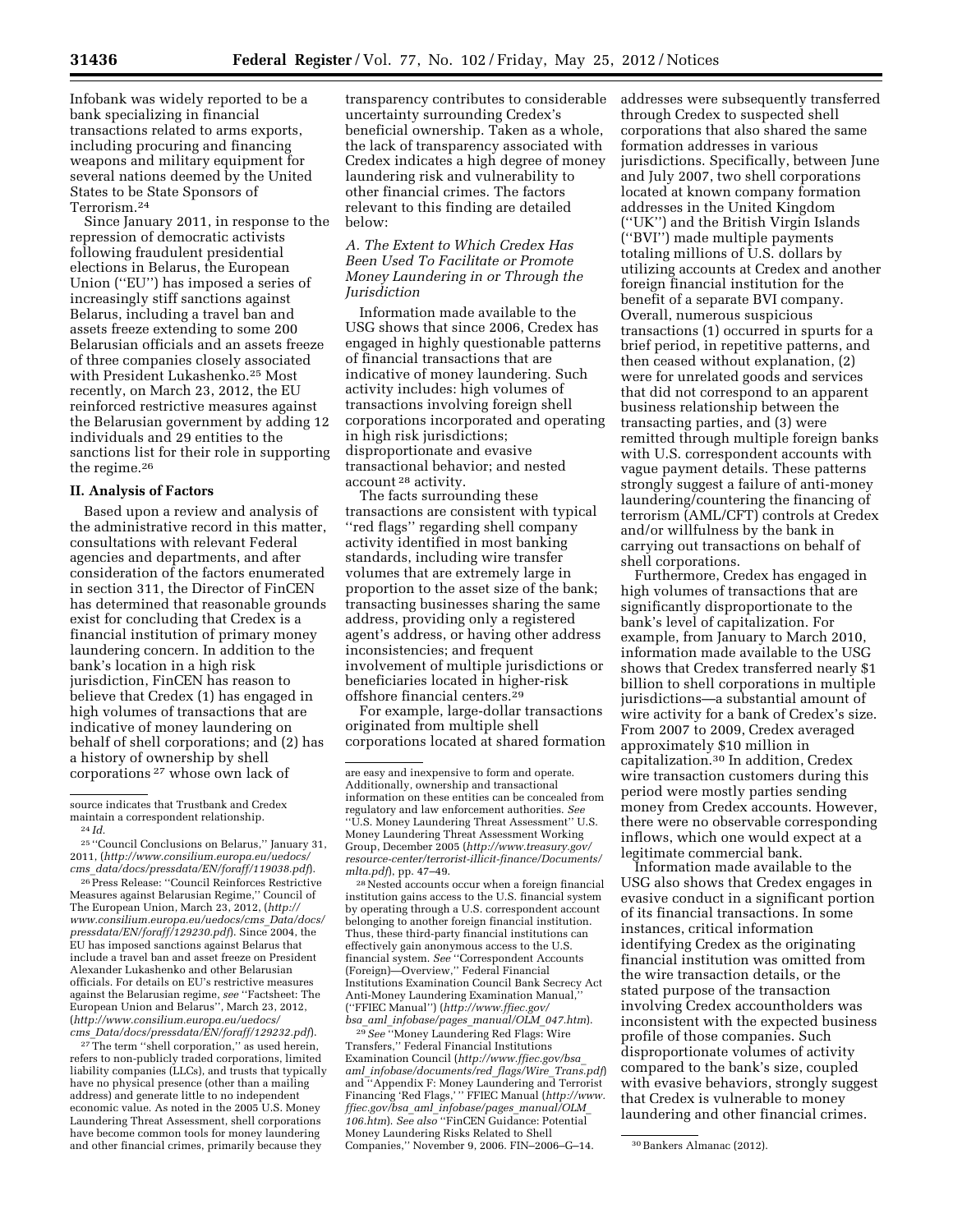Credex maintains a total of 66 correspondent accounts,31 including more than 20 U.S. dollar accounts, almost exclusively with Russian and Belarusian financial institutions.32 This number of correspondent accounts is highly disproportionate relative to Credex's size—the bank's total assets were approximately \$46 million as of the end of 2010.33 For example, the largest bank in Belarus—whose assets number more than \$14 billion—only has a total of 18 correspondent accounts.34 This indicates the intent to obfuscate the movement of funds; there is no logical explanation or purpose for maintaining so many correspondent accounts while incurring the operational costs and fees associated with them.

According to available public information, Credex does not have direct correspondent relationships with U.S. financial institutions.35 However, information made available to the USG indicates that transactions involving U.S. dollars are conducted via multiple ''nested accounts'' with European banks and money service businesses 36 that allowed indirect access to the U.S. financial system. For example, of 91 wires totaling approximately \$10 million conducted through Credex, 69 wires totaling \$9 million involved apparent nesting activity via U.S. correspondent accounts, and the remaining 22 wire transfers totaling over \$1 million were sent by order of, or for the benefit of, shell-like entities, some of which were also involved in the 69 nested wires.

Given this evasive conduct, U.S. financial institutions remain particularly at risk of indirectly providing Credex with anonymous access to the U.S. financial system.

*B. The Extent to Which Credex Is Used for Legitimate Business Purposes in the Jurisdiction* 

The lack of transparency—regarding the jurisdiction, beneficial ownership of the bank (discussed in Section II (D), below), and transactional activity with shell corporations—makes it difficult to assess the extent to which Credex is engaged in legitimate business. Thus,

any legitimate use of Credex is significantly outweighed by the apparent use of Credex to facilitate or promote money laundering and other financial crimes.

*C. The Extent to Which Such Action Is Sufficient To Ensure, With Respect to Transactions Involving Credex, That the Purposes of the BSA Continue To Be Fulfilled, and To Guard Against International Money Laundering and Other Financial Crimes* 

As detailed above, FinCEN has reasonable grounds to conclude that Credex is being used to promote or facilitate international money laundering, and is therefore an institution of primary money laundering concern. Currently, there are no protective measures that specifically target Credex. Thus, finding Credex to be a financial institution of primary money laundering concern, which would allow consideration by the Secretary of special measures to be imposed on the institution under section 311, is a necessary first step to prevent Credex from facilitating money laundering or other financial crime through the U.S. financial system. The finding of primary money laundering concern will bring any criminal conduct occurring at or through Credex to the attention of the international financial community and will further limit the bank's ability to be used for money laundering or for other criminal purposes.

## *D. Other Relevant Factor: Lack of Transparency*

As outlined above, the pervasive lack of transparency surrounding Credex's business activities—including its high volume of suspicious transactions with shell corporations, the substantial uncertainty surrounding the transacting parties and purposes involved in those transactions, the bank's evasive conduct, and its operation in a high risk jurisdiction—makes it virtually impossible to discern the extent to which the bank is engaged in legitimate business, and most importantly, to evaluate its capacity to identify and mitigate risk and illicit finance. This situation is exacerbated by a similar lack of transparency in the bank's ownership, which has passed from one shell corporation to another, creating considerable uncertainty as to the identity of the true beneficial owner(s).

Credex's original registered owner, Ximex,37 displays numerous

characteristics of a shell corporation. Listed at 12–16 Clerkenwell Rd, London, United Kingdom,38 Ximex shares the same mailing address as another firm—whose primary activities are formation and servicing of international business companies, as well as tax and financial planning.39 Ximex is owned by ''Imex Executive, Limited,'' a company registered to the address of a BVI company formation agent.40 Additionally, Ximex is listed by the UK's Financial Services Authority (''FSA'') among firms and/or individuals who are not authorized to conduct regulated investment activities.41 The FSA is an independent body that regulates the financial services industry in the UK.42 43

Since October 2009, Credex has been owned by Vicpart Holding SA (''Vicpart''), based in Fribourg, Switzerland.44 Publicly available information about Vicpart reveals significant inconsistencies and gaps that raise concerns about the true nature and purpose of the company. Vicpart shares the same address with more than 200 other companies, some of which are in liquidation.45 These companies in liquidation merit particular scrutiny because at least one Financial Action Task Force (''FATF'') study has identified the practice of dissolving companies rapidly after creation as a risk factor signaling the potential misuse of corporate vehicles.46 The Vicpart Web site is currently inaccessible to the public. Prior to its shutdown, the Web site stated that the purpose of the company is the management of

40 Dun & Bradstreet, Global Reference Solution (2011) (*[www.dnb.com](http://www.dnb.com)*).

41 ''Unauthorized firms/individuals,'' Financial Services Authority, November 4, 2010 (*[http://](http://www.fsa.gov.uk/pages/Doing/Regulated/Law/Alerts/unauthorised.shtml) [www.fsa.gov.uk/pages/Doing/Regulated/Law/](http://www.fsa.gov.uk/pages/Doing/Regulated/Law/Alerts/unauthorised.shtml) [Alerts/unauthorised.shtml](http://www.fsa.gov.uk/pages/Doing/Regulated/Law/Alerts/unauthorised.shtml)*).

42 ''What We Do,'' Financial Services Authority (*[http://www.fsa.gov.uk/pages/about/what/](http://www.fsa.gov.uk/pages/about/what/index.shtml) [index.shtml](http://www.fsa.gov.uk/pages/about/what/index.shtml)*).

43 ''Warnings & alerts,'' Financial Services Authority, November 4, 2010 (*[http://](http://www.fsa.gov.uk/Pages/Doing/Regulated/Law/Alerts/index.shtml)  [www.fsa.gov.uk/Pages/Doing/Regulated/Law/](http://www.fsa.gov.uk/Pages/Doing/Regulated/Law/Alerts/index.shtml) [Alerts/index.shtml\).](http://www.fsa.gov.uk/Pages/Doing/Regulated/Law/Alerts/index.shtml)* 

44Bankers Almanac (2012).

45Analyst Search of Dun & Bradstreet, Global Reference Solution (2012). (*[www.dnb.com](http://www.dnb.com)*) (search for ''Rue St Pierre 18 Fribourg Switzerland'').

46 ''The Misuse of Corporate Vehicles, Including Trust and Company Service Providers,'' FATF (*[http://www.fatf-gafi.org/media/fatf/documents/](http://www.fatf-gafi.org/media/fatf/documents/reports/Misuse%20of%20Corporate%20Vehicles%20including%20Trusts%20and%20Company%20Services%20Providers.pdf) [reports/Misuse%20of%20Corporate%20](http://www.fatf-gafi.org/media/fatf/documents/reports/Misuse%20of%20Corporate%20Vehicles%20including%20Trusts%20and%20Company%20Services%20Providers.pdf) [Vehicles%20including%20Trusts%20and%20](http://www.fatf-gafi.org/media/fatf/documents/reports/Misuse%20of%20Corporate%20Vehicles%20including%20Trusts%20and%20Company%20Services%20Providers.pdf) [Company%20Services%20Providers.pdf](http://www.fatf-gafi.org/media/fatf/documents/reports/Misuse%20of%20Corporate%20Vehicles%20including%20Trusts%20and%20Company%20Services%20Providers.pdf)*), p. 33.

<sup>31</sup>These appear to be ''nostro'' accounts, which are commonly used for currency settlement.

<sup>32</sup>Bankers Almanac (2012)*.* 

<sup>33</sup> *Id.* 

<sup>34</sup> *Id.* 

<sup>35</sup>Bankers Almanac (2012).

<sup>36</sup>Additionally, according to Credex's Web site, the bank performs transfers through international money transfer services (Anelik, Leader, Western Union, and Moneygram) without opening an account. *See* ''General Information,'' CredexBank Web site (*[http://www.en.credexbank.by/bank/](http://www.en.credexbank.by/bank/general) [general](http://www.en.credexbank.by/bank/general)*).

<sup>37</sup> ''Belarus on a Roll,'' Business New Europe, July 22, 2009 (*[http://www.bne.eu/story1701/Belarus](http://www.bne.eu/story1701/Belarus_on_a_roll)*\_*on*\_ *a*\_*[roll](http://www.bne.eu/story1701/Belarus_on_a_roll)*).

<sup>38</sup>*See* ''Ximex Executive Limited,'' (*[http://](http://www.biz-info.co.uk/ximex+executive+limited_04605867.html) [www.biz-info.co.uk/ximex+executive+limited](http://www.biz-info.co.uk/ximex+executive+limited_04605867.html)*\_ *[04605867.html](http://www.biz-info.co.uk/ximex+executive+limited_04605867.html)*).

<sup>39</sup>*See* ''Carrington Accountancy,'' (*[http://](http://www.freeindex.co.uk/profile(carrington-accountancy)_277286.html) [www.freeindex.co.uk/profile\(carrington](http://www.freeindex.co.uk/profile(carrington-accountancy)_277286.html)[accountancy\)](http://www.freeindex.co.uk/profile(carrington-accountancy)_277286.html)*\_*277286.htm*). *See also* ''Carrington Corporate Services Limited,'' (*[http://www.biz](http://www.biz-info.co.uk/carrington+corporate+services+limited_03160163.html)[info.co.uk/carrington+corporate+services+limited](http://www.biz-info.co.uk/carrington+corporate+services+limited_03160163.html)*\_ *[03160163.html](http://www.biz-info.co.uk/carrington+corporate+services+limited_03160163.html)*).